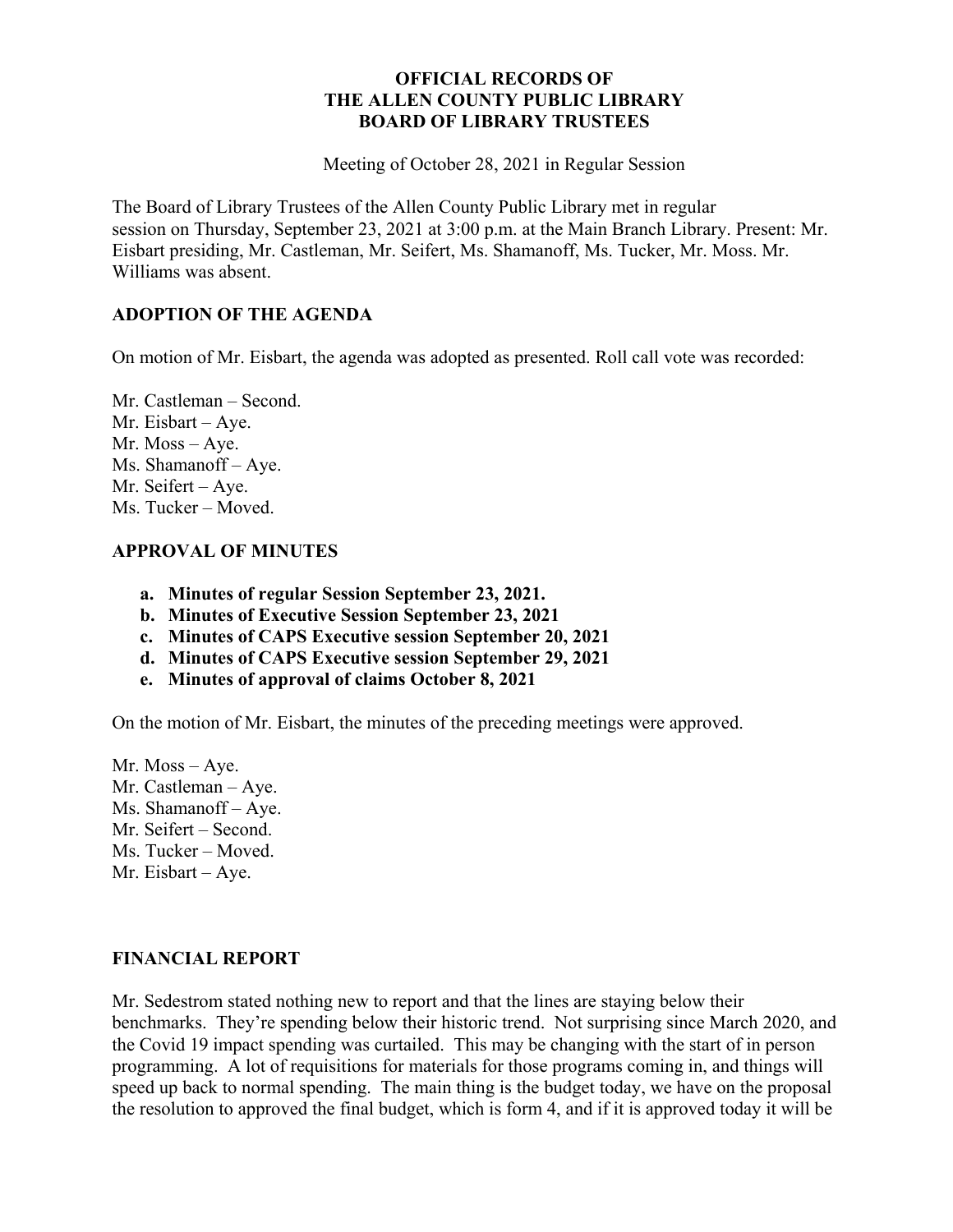submitted to Gateway tomorrow, and all of the forms will be completed. Then we'll have to wait for DLGF to give the final tax rates, and budgets at the end of December. There is a Finance and Personnel Committee meeting on 11/11/2021 focusing on the compensation benefits package for 2022.

On motion of Mr. Eisbart, the financial report was accepted.

Mr. Castleman – Moved. Ms. Moss – Aye. Ms. Shamanoff – Second. Mr. Seifert – Aye. Ms. Tucker – Aye. Mr. Eisbart – Aye.

### **APPROVAL OF CLAIMS**

Mr. Sedestrom stated that there is a large claim for the OCLC in the amount of \$200,000 for the annual payment, and the materials/utility payments.

On motion of Mr. Eisbart, the claims were accepted.

Mr. Castleman – Aye. Ms. Tucker– Aye. Ms. Shamanoff – Second. Mr. Moss – Aye. Mr. Seifert – Moved Mr. Eisbart – Aye.

**Wires**

| EFT            |          |                           |       |                                                     | <b>Wires Subtotal:</b>   | \$<br>\$  |                          |
|----------------|----------|---------------------------|-------|-----------------------------------------------------|--------------------------|-----------|--------------------------|
|                | 10/01/21 | PERF Contributions PR #20 |       |                                                     | \$                       | 56,431.31 |                          |
|                | 09/27/21 |                           |       | Medical claims from PHP TPA Services for 09/29/2021 |                          |           | 142,406.15               |
|                |          |                           |       |                                                     | <b>EFT Subtotal:</b>     | S         | 198,837.46               |
| <b>Payroll</b> | 10/01/21 |                           | gross | \$461,629.93                                        | net <sub>s</sub>         |           | 327,524.36               |
|                |          | Payroll Taxes             |       |                                                     | <b>Payroll Subtotal:</b> |           | 119,145.69<br>446,670.05 |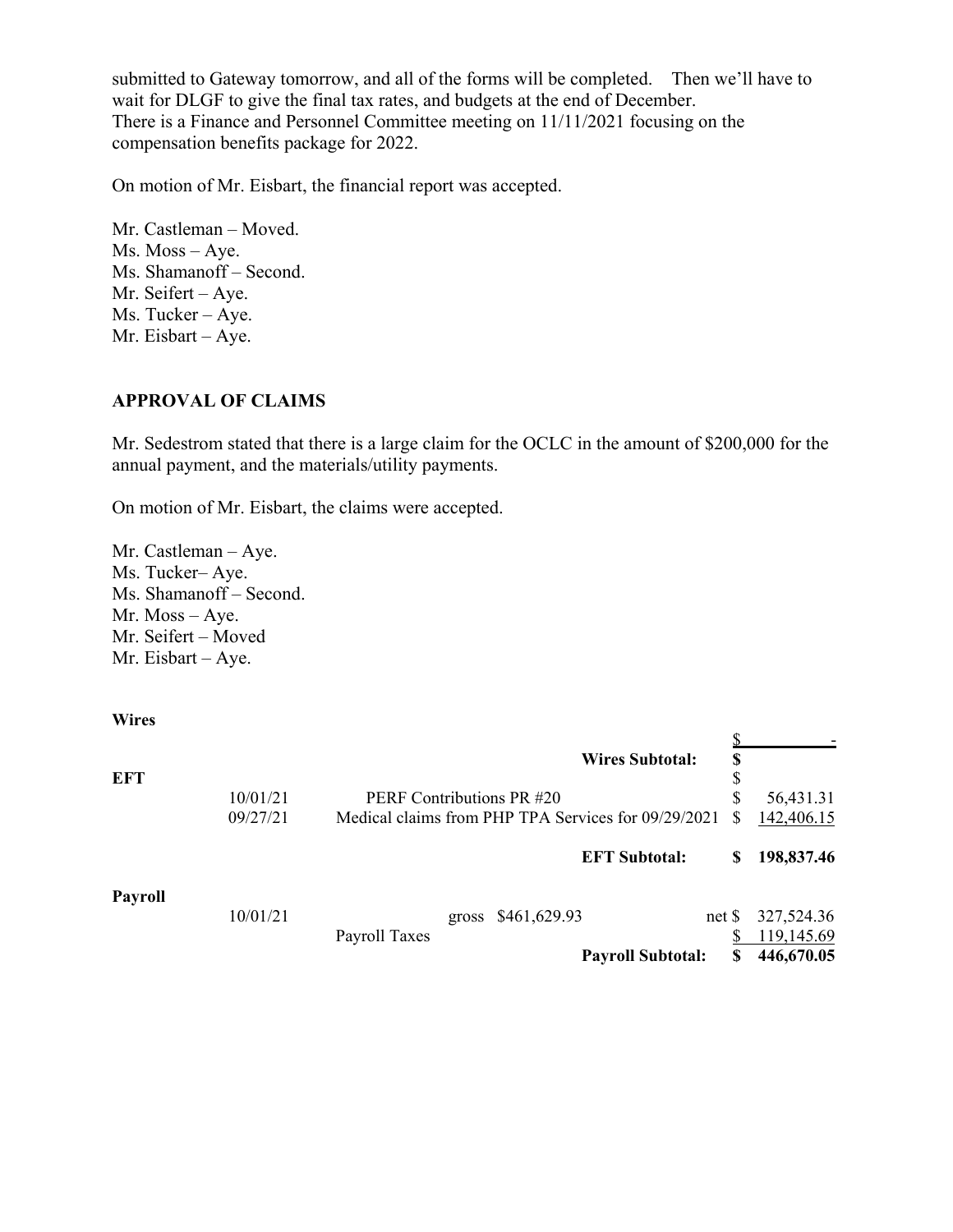#### **Accounts Payable Check Batches:**

(See "Check Register" for detail of total)

|                                         |                      | <b>Star Bank Subtotal:</b>                |   | 778,494.81              |
|-----------------------------------------|----------------------|-------------------------------------------|---|-------------------------|
| Less VOIDS:                             |                      | #237628, 236197, 236822, 237623, & 237838 |   | (5,649.07)              |
|                                         | 10/08/21             | AP EFT #10082021-001 - #10082021-003      | S | 172.32                  |
| Star Bank general<br>operating accounts | 09/30/21<br>10/08/21 | #237849 - #237859<br>#237860 - #237977    |   | 68,837.26<br>715,134.30 |

**Accounts Payable Check Batches Subtotal: \$ 778,494.81**

**Grand Total: \$ 1,424,002.32**

#### **STAFF DAY LIVE 2021 REORT – James Ouellette, Training Specialist**

Ms. Baier spoke prior to the presentation about the Staff Training Day which took place on 10/04/2021. She indicated that two months prior to the event taking place, the majority of staff let them know that they would not feel comfortable with an in person setting due to Covid. The event was quickly transitioned into a virtual/hybrid event due to the excellent leadership of Mr. Ouellette, and tremendous support from the events team, IT team, and Access FW teams. The feedback was incredible. Mr. Ouellette spoke about how he wanted to make sure that the event was engaging and that there were opportunities to grow and learn.

### **COMMITTEE REPORTS**

a. Capital Projects:

Mr. Seifert stated that the Capital Projects Committee is moving forward with a lot of work, and the last meeting took place on 10/20/2021. The next meeting to discuss Capital Projects is 11/11/21 and all trustees are encouraged to attend. Our consultants are preparing a Public Comment Draft Facilities Master Plan, which will include a presentation and summary report. This report will summarize the condition, opportunities, options, and cost implications to renovate, reconfigure, and/or build new facilities across ACPL's system. The Public Comment Draft is tentatively scheduled for presentation in mid-December 2021 or early January 2022. Upon release of the Public Comment Draft, ACPL will undertake an additional public feedback process. To allow appropriate time for the community to inform the plan, the final Facility Master Plan is now currently scheduled to be presented in March 2022. The Board is committed to an open process to get community and staff feedback.

b. Finance and Personnel Committee Report

Mr. Sedestrom said no report this month. They are scheduled to meet 11/11/2021 and the focus will be on the compensation and benefit package.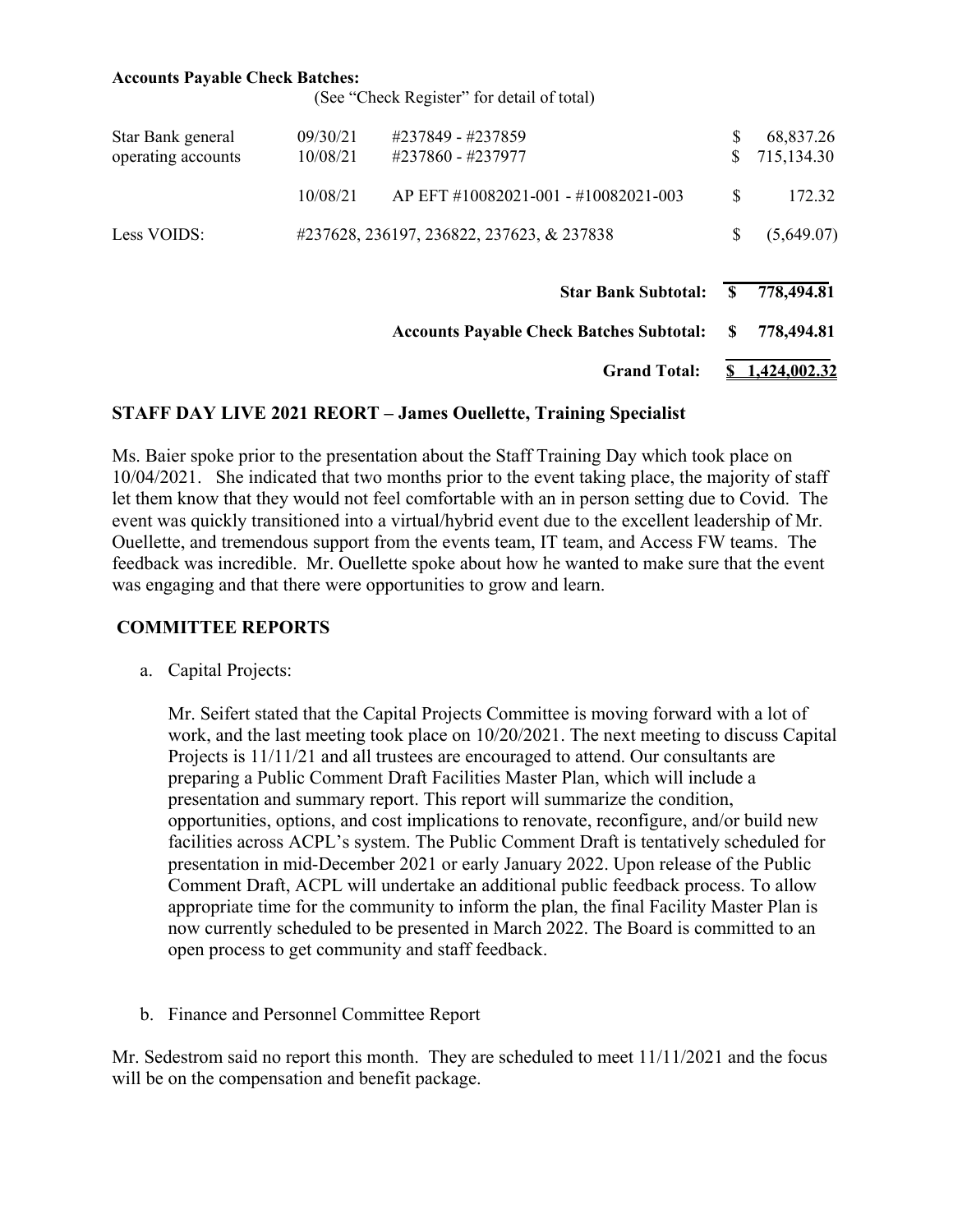## **Ordinance for Appropriations and Tax Rates –** Approval of Budget

Mr. Sedestrom stated that the 2022 budget is set for a 4.3 % growth, that is the growth quotient dictated by the state. The official budget will be \$35, 288,313.00. That's a 4.28% increase. Compensation and benefits account for about 61% of that budget, and the capital budget is going up. Balancing that with the FMP. The library materials are going up (13.7%), \$266,000.00 significantly more in the electronic, but also in the print material area. Indiana standard is 8%, and the national average is 11%. We're above the average as far as materials. The internal budget is the balanced budget that takes into account tax cap losses, so that will be about \$2.2 million dollars less. Will be filed with Gateway and the final tax rates will be set by DGLF the end of December 2021.

On motion of Mr. Eisbart, the Approval of the budget is accepted.

Mr. Castleman – Aye. Ms. Tucker– Moved. Ms. Shamanoff – Aye. Mr. Moss – Second. Mr. Seifert – Aye. Mr. Eisbart – Aye.

# **Approval of Holiday and Closures 2022**

Ms. Bane spoke regarding the addition of the new federal holiday (Juneteenth), and requested Juneteenth as a floating holiday. Staff could take that day or use it between 06/20/2022 – 10/31/2022. She may have to come back in a few months to revise the closure schedule to include Staff Development Day 2022. The date has not been selected yet.

On motion of Mr. Eisbart, the approval of the holiday schedule is accepted.

Mr. Castleman – Second. Ms. Tucker– Aye. Ms. Shamanoff – Aye. Mr. Moss – Aye. Mr. Seifert – Moved. Mr. Eisbart – Aye.

## **Approval of Board Meeting Calendar 2022**

Ms. Baier spoke regarding the 2022 Board meeting calendar. The dates presented were the  $4<sup>th</sup>$ Thursday of every month with the exception of November and December due to the holidays. Branch visits will be plugged in later after consulting with the various branch managers and their schedules.

On motion of Mr. Eisbart, the approval of the board meeting schedule is accepted.

Mr. Castleman – Second. Ms. Tucker– Moved. Ms. Shamanoff – Aye.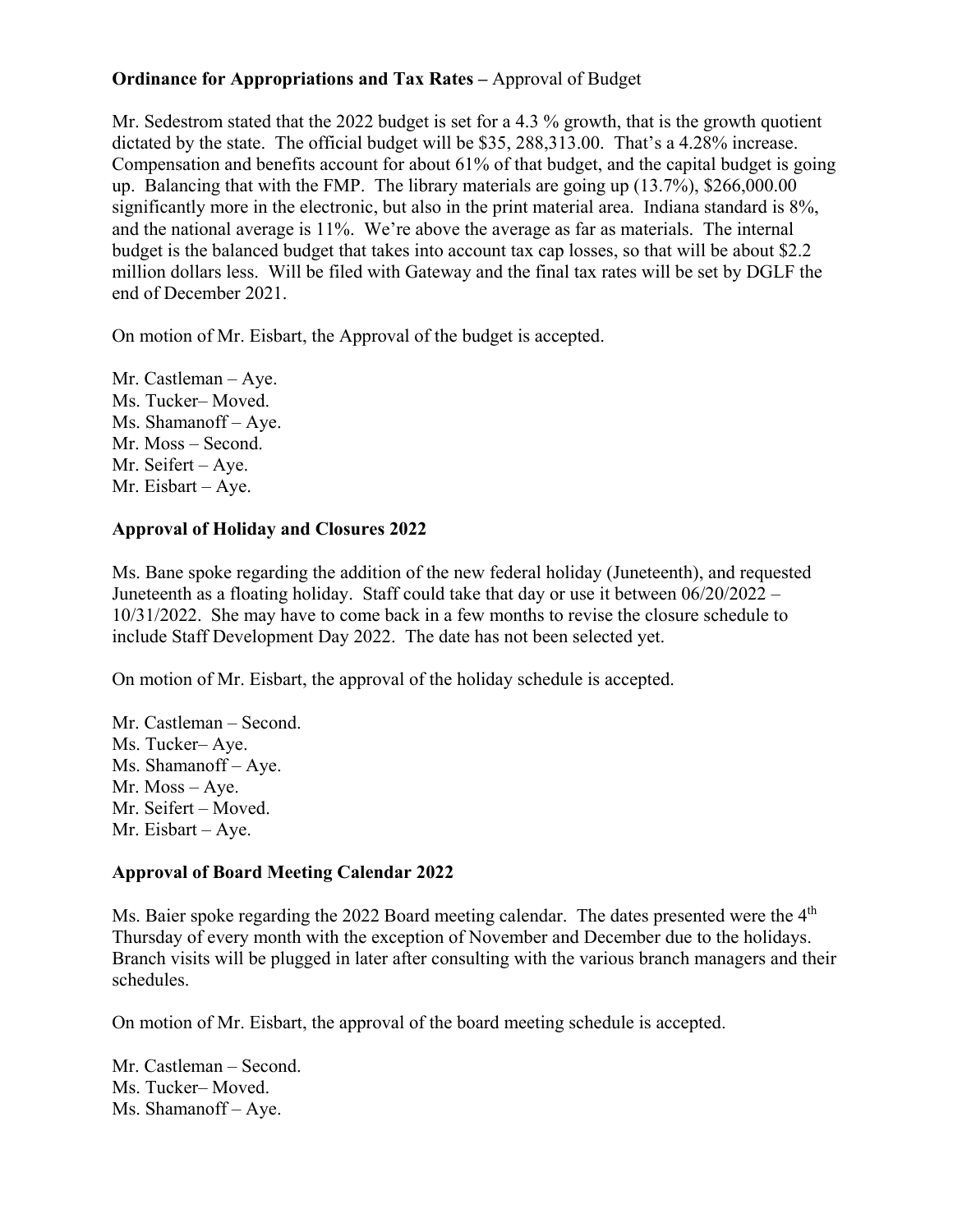Mr. Moss – Aye. Mr. Seifert – Aye. Mr. Eisbart – Aye.

### **Review and adoption of Policy on Computer Use and Internet Access**

Ms. Baier stated that annually the board needs to review the policy due to state library requirements in order to qualify for items such as the Erate. It was last approved in 2020. It was reviewed and no changes are being recommended at this time.

On motion of Mr. Eisbart, the approval of the Policy on Computer Use and Internet Access is accepted.

Mr. Castleman – Aye. Ms. Tucker– Second. Ms. Shamanoff – Aye. Mr. Moss – Aye. Mr. Seifert – Moved. Mr. Eisbart – Aye.

### **Approval of revisions of Circulation Policy and Schedule of Fines and Fees**

Ms. Baier spoke regarding the policy, per state requirements the policy needs to be reviewed annually. There was a lot of clean up language to the policy for clarification. Mr. Ashby spoke with regards to loan period to proof of residency. Three months would be the time period for a loan of materials without an ID.

On motion of Mr. Eisbart, the approval of the Policy and Schedule of Fines and Fees is accepted.

Mr. Castleman – Second. Ms. Tucker– Moved. Ms. Shamanoff – Aye. Mr. Moss – Aye. Mr. Seifert – Moved. Mr. Eisbart – Aye.

### **Approval of Recommendations for Printing, Scanning and Payment Services**

Tabled

### **Resolution to Authorize Executive director to Sign Indiana State Library Contract to receive ARPA Grant Funds**

Ms. Baier spoke requesting authorization to accept an ARPA pandemic relief grant to help partially fund a second outreach vehicle. The original grant request was for \$61,000.00. The amount of the grant received is \$21,142.50. The remaining purchase cost can be taken from the annual capital budget within the General Fund.